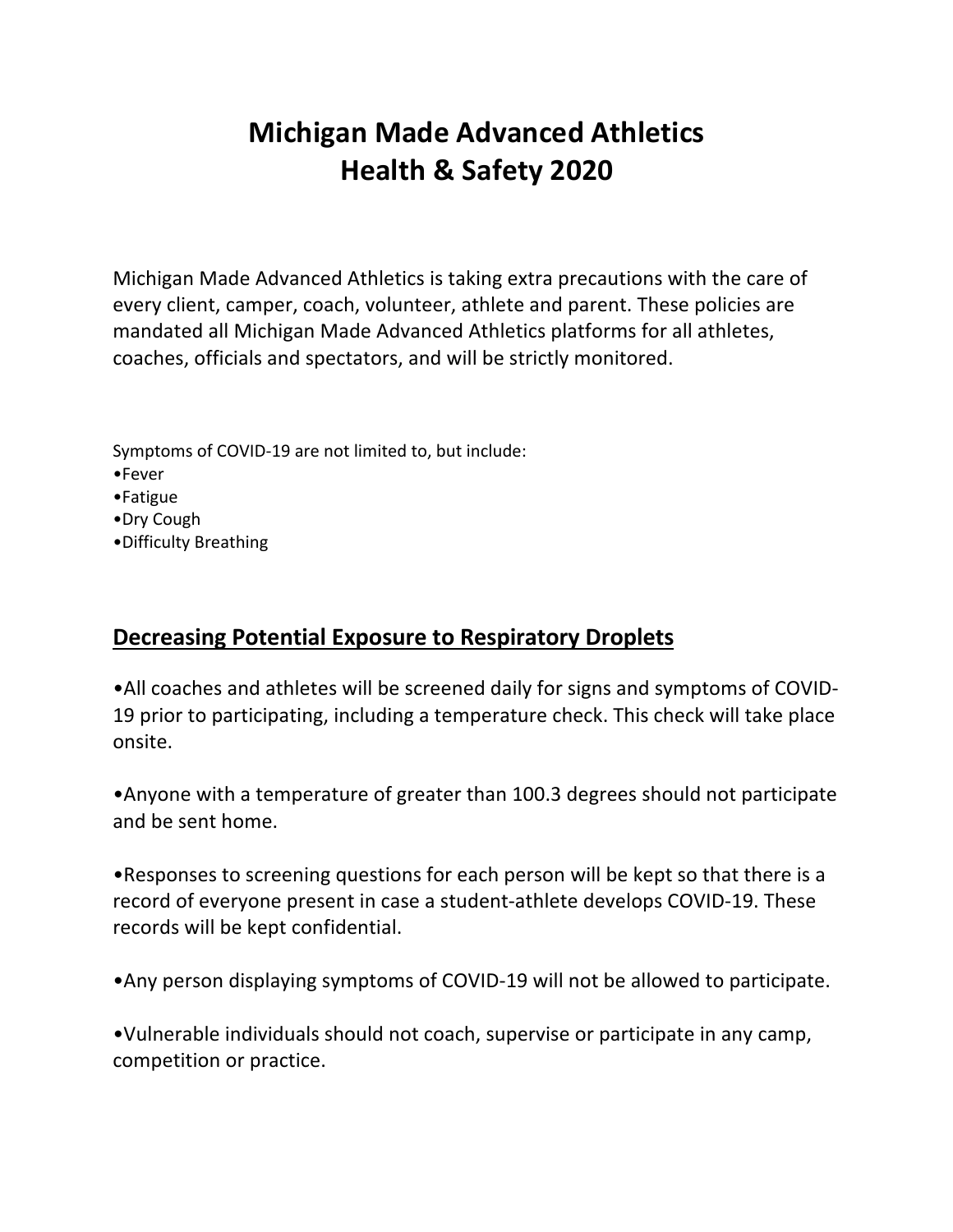•"Gaiter" face coverings will be made available to all coaches, officials and athletes participating in our leagues. **When in close proximity to other coaches or other players** (for example, in the huddle), athletes, coaches or officials will be required to have their mouth and nose covered. It is the duty of each coach and league officials to reinforce this rule.

•While participating on the field athletes are not required to wear face coverings but are permitted to do so.

•Contest management and volunteer staff are required to wear face coverings during leagues and camps. It is recommended but not required, that spectators also wear face coverings. •Spectators MUST practice social distancing as described by the CDC and local health departments.

•There will be designated and clearly marked "spectator only" areas. **Only players, designated coaches and officials will be allowed near the sidelines or field of play.**

## **Hygienic Considerations**

**•**There will be sanitization stations around the playing, practicing and spectating areas.

•Athletes will have opportunities at arrival and departure for sanitization of their hands and personal belongings.

•Coaches and officials should sanitize frequently.

**•**All balls, equipment, frequently used items and surfaces will be cleaned as much as possible.

•Please avoid touching your face, spitting of any kind, and sneeze or cough into a tissue or inside of your elbow.

•**There will be NO pre-game or post-game handshakes, high fives, etc.**